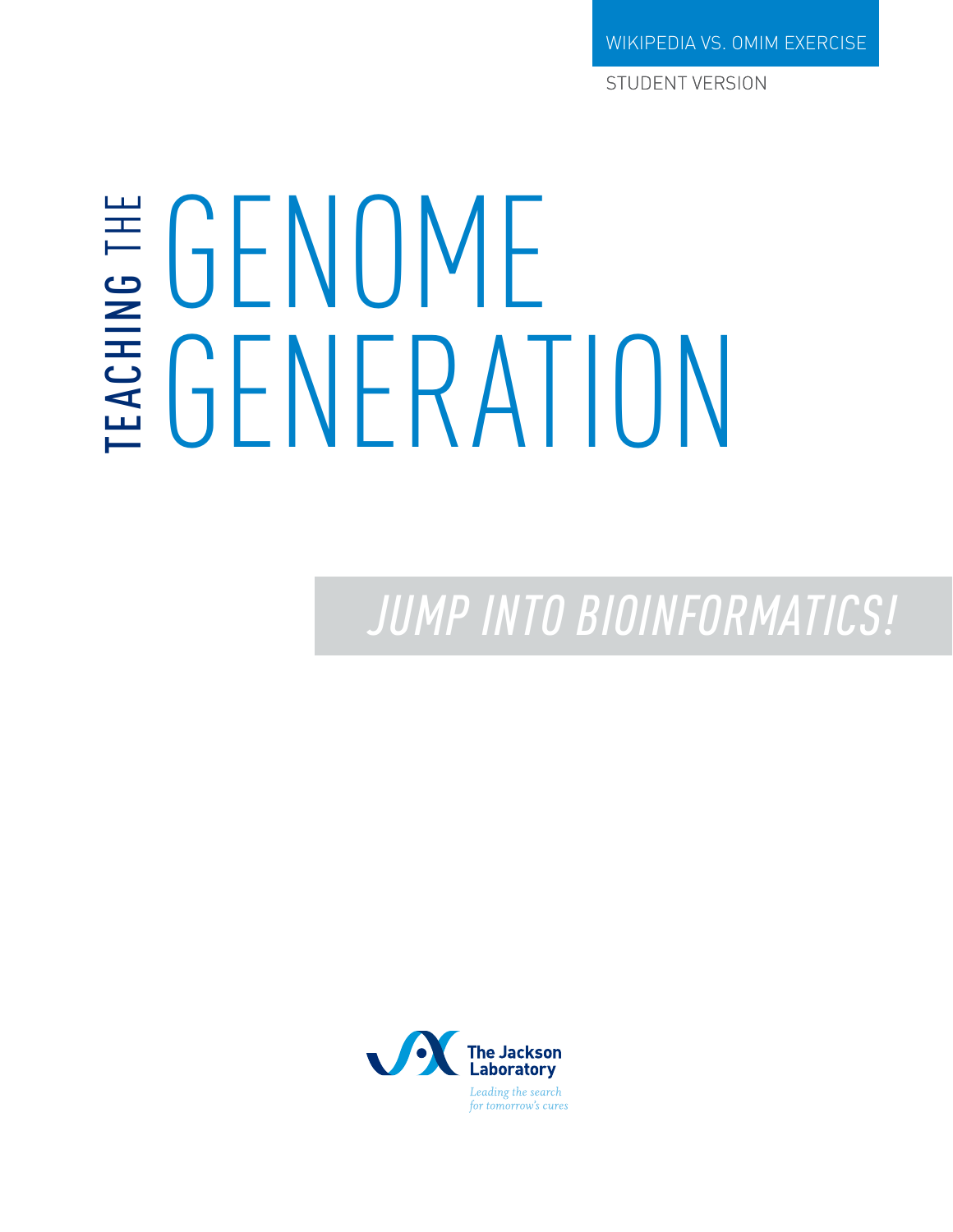STUDENT VERSION

In this exercise, you will compare information presented about a human genetic disease on a commonly used website and a bioinformatic database. Through this comparison, you will evaluate best uses of each platform in the pursuit of understanding a disease. Finally, you will dive deeper into the bioinformatic database to identify genetic patterns in human disease prevalence.

Upon completion, you can call yourself a bioinformatician!

### Define **genetics** in your own words:

Define **genomics** in your own words:

Define **bioinformatics** in your own words: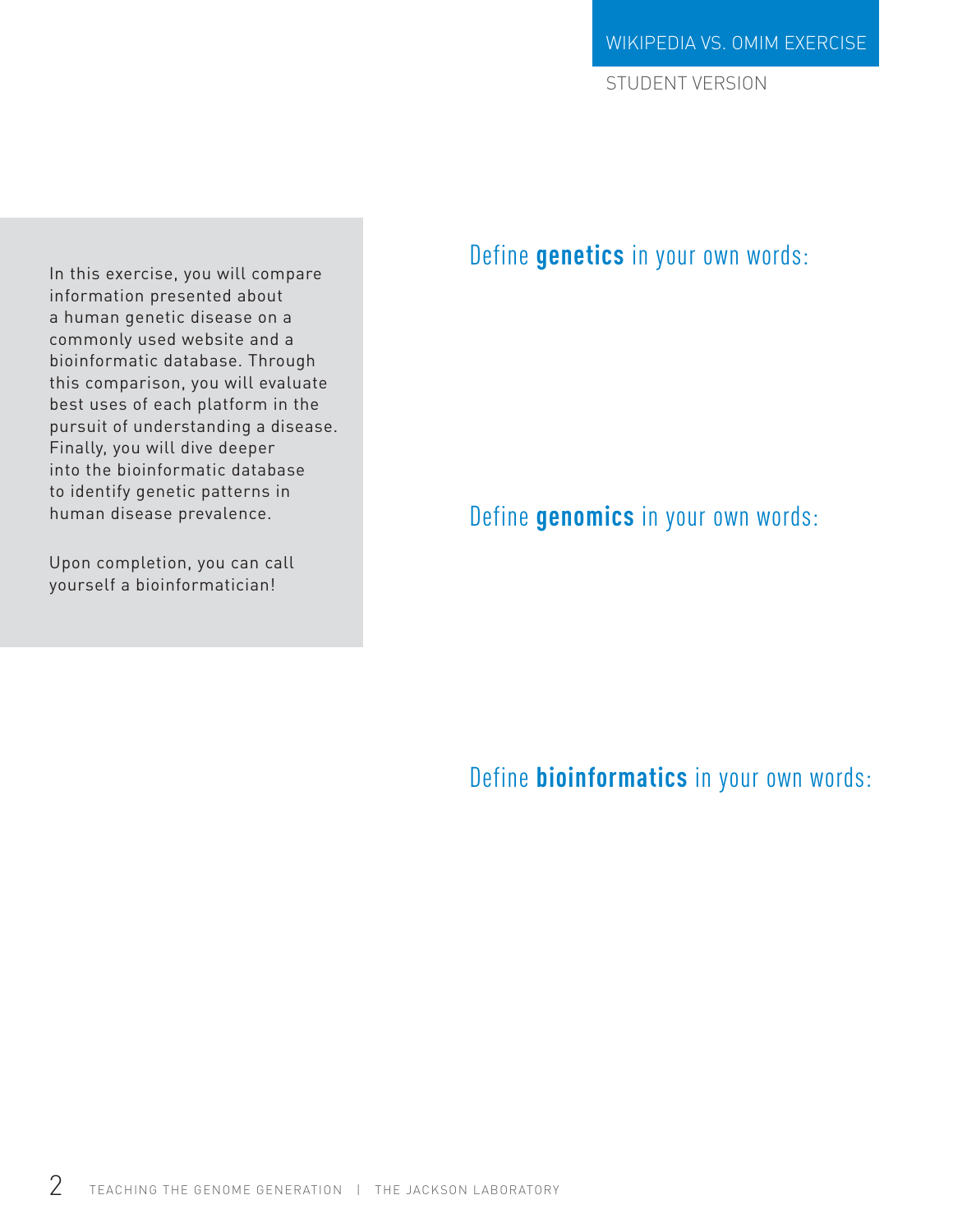STUDENT VERSION

## Pick a human disease to study from the list below.

| Alzheimer's Disease | Osteoporosis    | Myocardial Infarction | Hypertension            |
|---------------------|-----------------|-----------------------|-------------------------|
| Breast Cancer       | Cystic Fibrosis | Multiple Sclerosis    | Pelizaeus-Merchbacher   |
| Charcot-Marie-Tooth | Diabetes        | Huntington's Disease  | Spinal Muscular Atrophy |

# Study the human disease of your choice by filling out the table below:

|                                                                  | <b>WIKIPEDIA</b>                                | Online Mendelian Inheritance in Man<br>[OMIM]                               |
|------------------------------------------------------------------|-------------------------------------------------|-----------------------------------------------------------------------------|
| Navigate to:                                                     | www.wikipedia.com and<br>search for "Wikipedia" | www.omim.org and click on the About link                                    |
| Describe this website:                                           |                                                 |                                                                             |
| Search for your disease:                                         | in the Wikipedia search bar                     | in the OMIM search bar and click the result<br>that best matches your query |
| Can you guess the reading<br>level of this page?                 |                                                 |                                                                             |
| What kinds of information<br>are presented about the<br>disease? |                                                 |                                                                             |

What are some of the similarities between these websites?

What are some of the major differences in information provided by these websites?